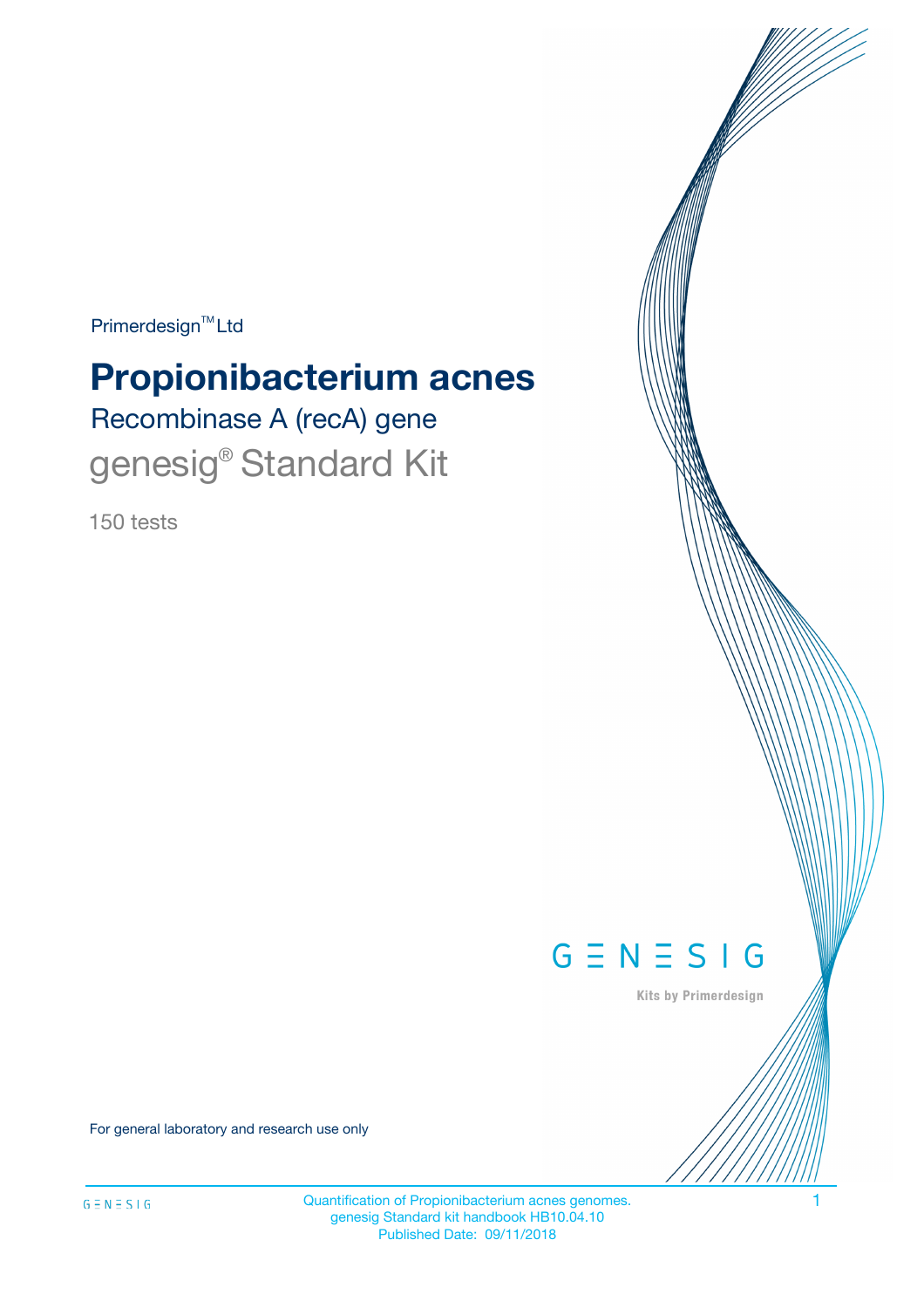### Introduction to Propionibacterium acnes

Propionibacterium acnes is slow-growing, rod shaped, gram-positive bacterium. It is linkned to the skin condtion acne. It can also cause eyelid inflammation (blepharitis) and interior eye inflammation (endophthalmitis). Rarely, it infects heart valves leading to endocarditis. It is named after its ability to generate propionic acid.

 The entire genome sequence of this Gram-positive bacterium is 2,560Kbp in length and encodes approx. 2,333 putative genes including many which can generate enzymes for degrading skin and proteins that may activate the immune system. They can also destabilize the layers of cells that form the walls of the follicle and accordingly result in acne or folliculitis. The damage caused by P. acnes and the associated inflammation make the affected tissue more susceptible to colonization by opportunistic bacteria, such as Staphylococcus aureus.

P. acnes bacteria live deep within follicles and pores, away from the surface of the skin. In these follicles, P. acnes bacteria use sebum, cellular debris and metabolic byproducts from the surrounding skin tissue as their primary sources of energy and nutrients.

P. acnes bacteria treatable as they are susceptible to a wide range of antimicrobial molecules, from both pharmaceutical and natural sources. Antibiotics such as erythromycin, clindamycin, doxycycline and minocycline are commonly used to treat infections caused by P. acnes. Acne vulgaris is the disease most commonly associated with P. acnes infection.

Additionally P. acnes bacteria are susceptible to many types of antimicrobial chemicals found in over-the-counter antibacterial products, including benzoyl peroxide, triclosan,PCMX, and chlorhexidine gluconate.

P. acnes can be diagnosed by exposing to specific wavelengths of UV light causing it to fluoresce, however there are many other skin conditions which can result in fluorescence and so definitive diagnosis can only be made by culturing or via Nucleic Acid Testing. Rapid realtime PCR can determine if the bacteria is present or not in under 3 hours.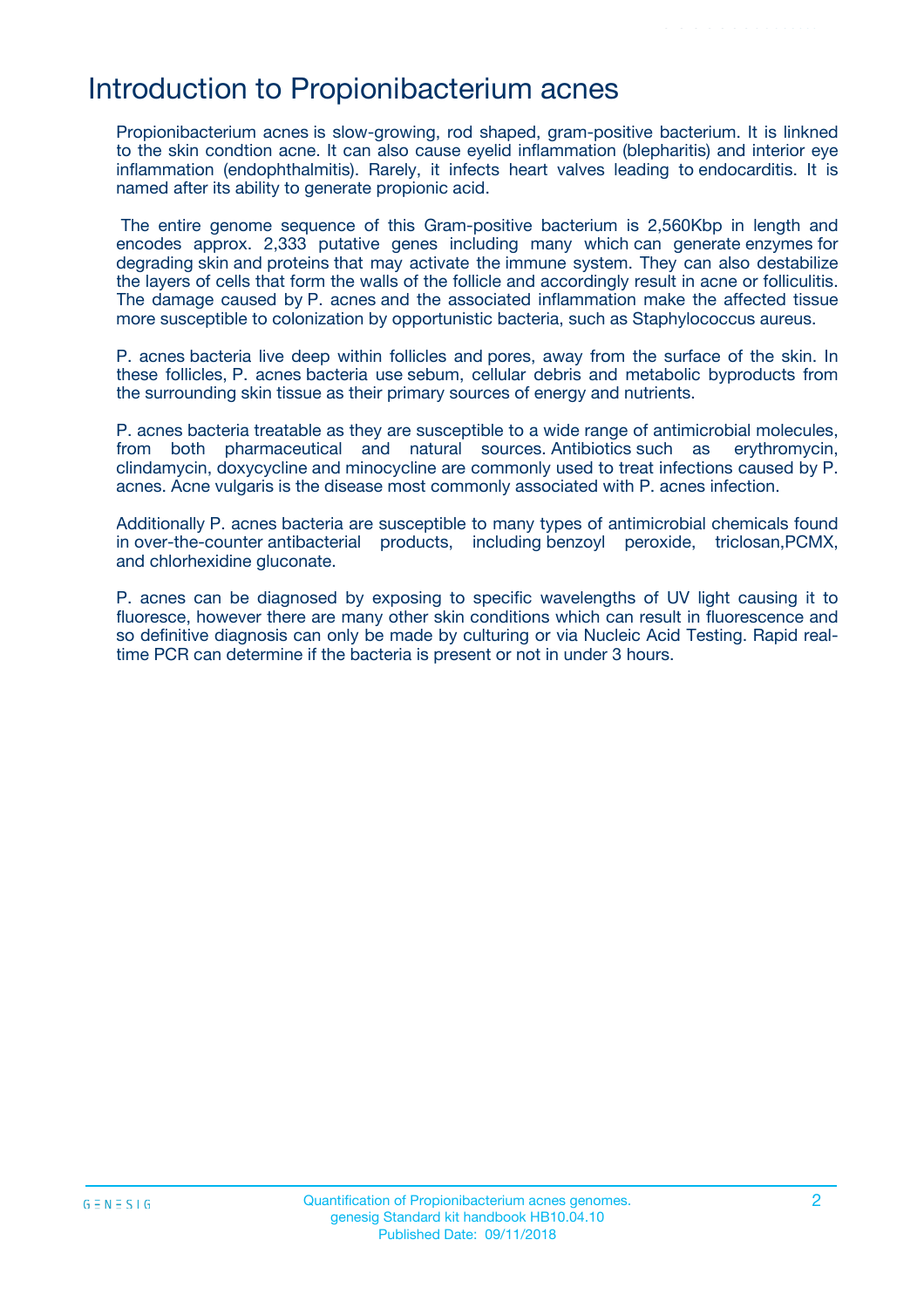

The Primerdesign genesig Kit for Propionibacterium acnes (P.acnes) genomes is designed for the in vitro quantification of P.acnes genomes. The kit is designed to have a broad detection profile. Specifically, the primers represent 100% homology with over 95% of the NCBI database reference sequences available at the time of design.

The dynamics of genetic variation means that new sequence information may become available after the initial design. Primerdesign periodically reviews the detection profiles of our kits and when required releases new versions.

If you require further information, or have a specific question about the detection profile of this kit then please send an e.mail to enquiry@primerdesign.co.uk and our bioinformatics team will answer your question.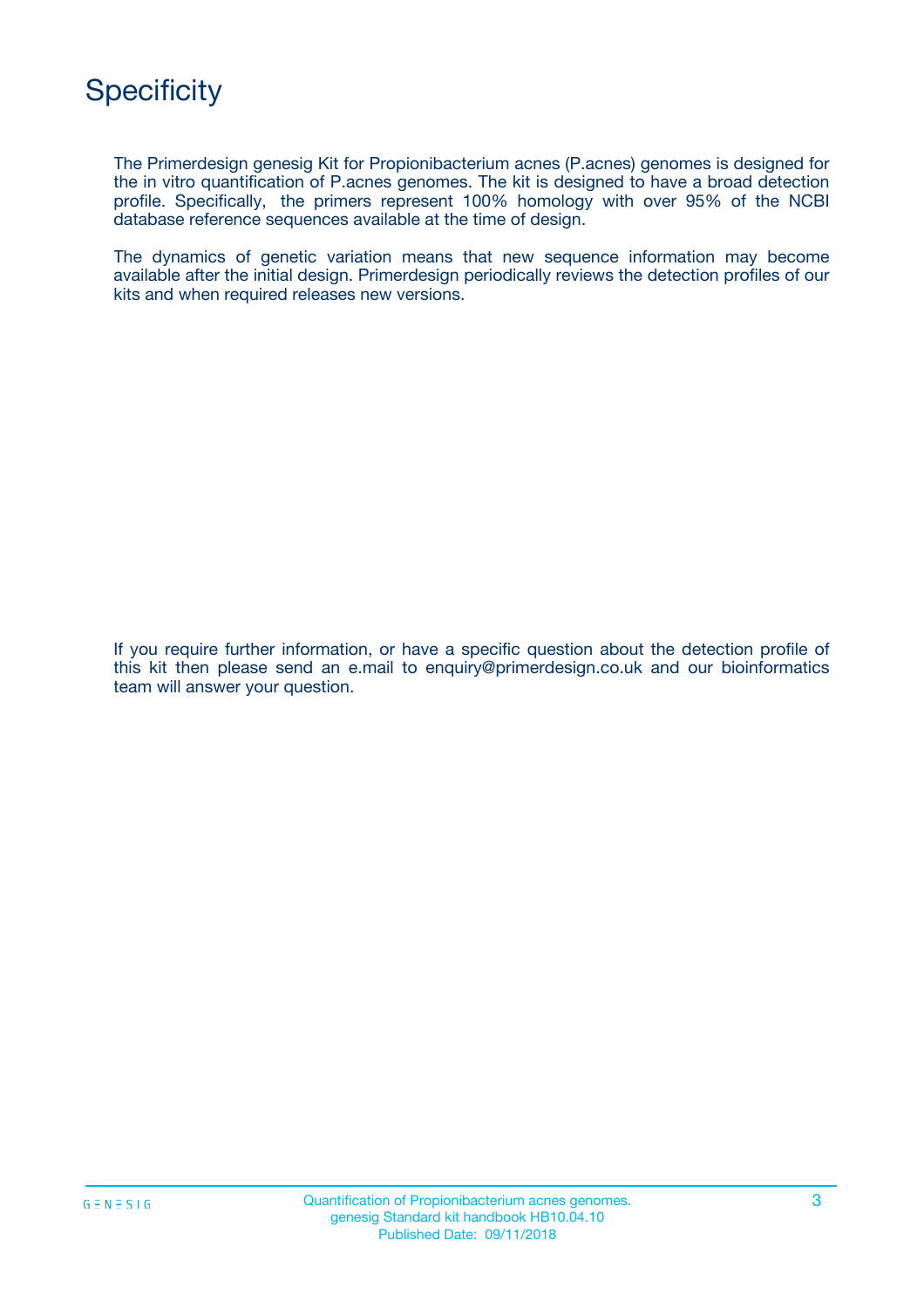# Kit contents

- **P.acnes specific primer/probe mix (150 reactions BROWN)** FAM labelled
- **P.acnes positive control template (for Standard curve RED)**
- **RNase/DNase free water (WHITE)** for resuspension of primer/probe mixes
- **Template preparation buffer (YELLOW)** for resuspension of positive control template and standard curve preparation

# Reagents and equipment to be supplied by the user

#### **Real-time PCR Instrument**

#### **Extraction kit**

This kit is recommended for use with genesig Easy DNA/RNA extraction kit. However, it is designed to work well with all processes that yield high quality RNA and DNA with minimal PCR inhibitors.

#### **oasig**TM **lyophilised or Precision**®**PLUS 2X qPCR Master Mix**

This kit is intended for use with oasig or PrecisionPLUS2X qPCR Master Mix.

**Pipettors and Tips**

**Vortex and centrifuge**

**Thin walled 1.5 ml PCR reaction tubes**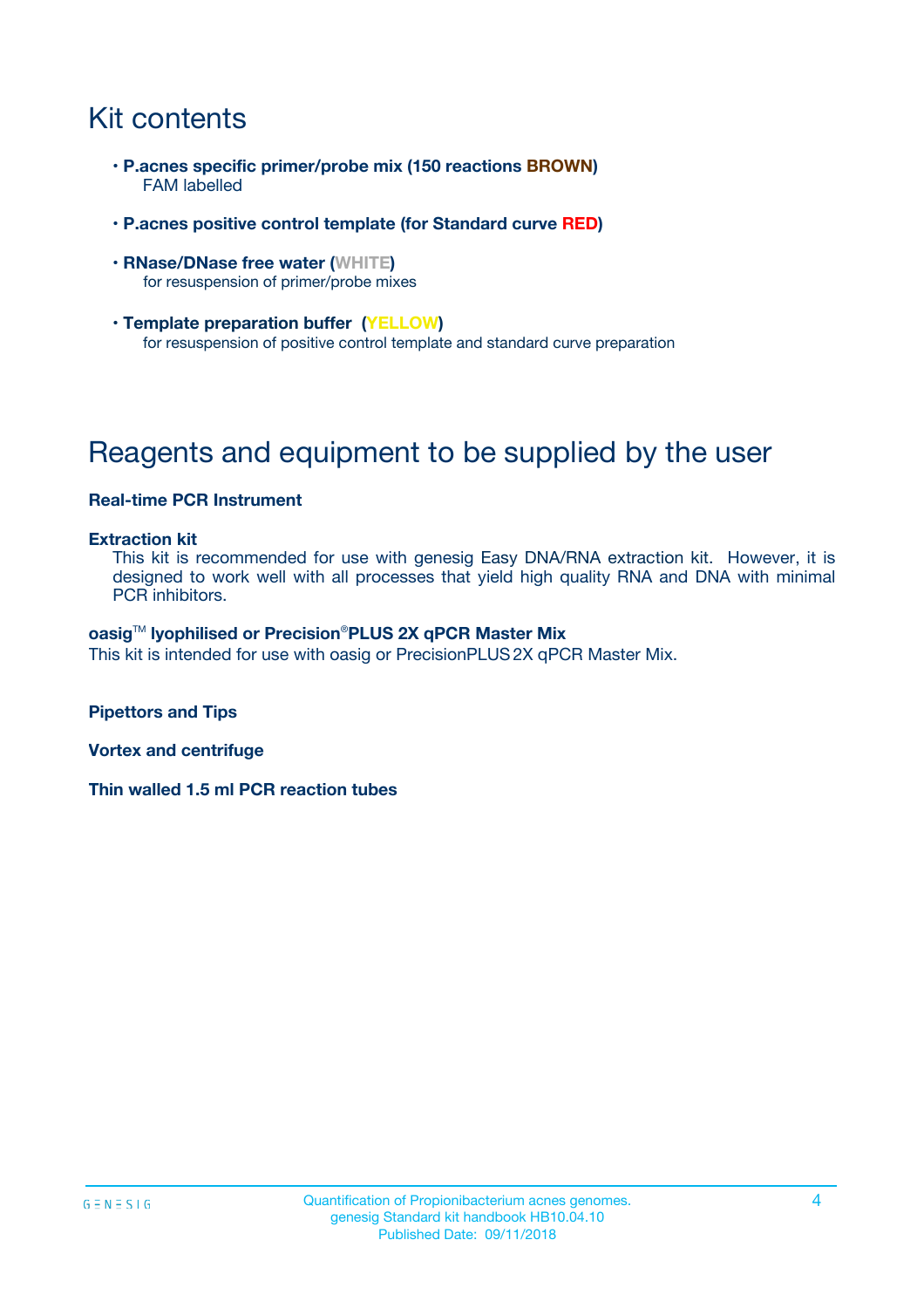### Kit storage and stability

This kit is stable at room temperature but should be stored at -20ºC on arrival. Once the lyophilised components have been resuspended they should not be exposed to temperatures above -20°C for longer than 30 minutes at a time and unnecessary repeated freeze/thawing should be avoided. The kit is stable for six months from the date of resuspension under these circumstances.

If a standard curve dilution series is prepared this can be stored frozen for an extended period. If you see any degradation in this serial dilution a fresh standard curve can be prepared from the positive control.

Primerdesign does not recommend using the kit after the expiry date stated on the pack.

### Suitable sample material

All kinds of sample material suited for PCR amplification can be used. Please ensure the samples are suitable in terms of purity, concentration, and DNA integrity. Always run at least one negative control with the samples. To prepare a negative-control, replace the template DNA sample with RNase/DNase free water.

### Dynamic range of test

Under optimal PCR conditions genesig P.acnes detection kits have very high priming efficiencies of >95% and can detect less than 100 copies of target template.

### Notices and disclaimers

This product is developed, designed and sold for research purposes only. It is not intended for human diagnostic or drug purposes or to be administered to humans unless clearly expressed for that purpose by the Food and Drug Administration in the USA or the appropriate regulatory authorities in the country of use. During the warranty period Primerdesign genesig detection kits allow precise and reproducible data recovery combined with excellent sensitivity. For data obtained by violation to the general GLP guidelines and the manufacturer's recommendations the right to claim under guarantee is expired. PCR is a proprietary technology covered by several US and foreign patents. These patents are owned by Roche Molecular Systems Inc. and have been sub-licensed by PE Corporation in certain fields. Depending on your specific application you may need a license from Roche or PE to practice PCR. Additional information on purchasing licenses to practice the PCR process may be obtained by contacting the Director of Licensing at Roche Molecular Systems, 1145 Atlantic Avenue, Alameda, CA 94501 or Applied Biosystems business group of the Applera Corporation, 850 Lincoln Centre Drive, Foster City, CA 94404. In addition, the 5' nuclease assay and other homogeneous amplification methods used in connection with the PCR process may be covered by U.S. Patents 5,210,015 and 5,487,972, owned by Roche Molecular Systems, Inc, and by U.S. Patent 5,538,848, owned by The Perkin-Elmer Corporation.

### Trademarks

Primerdesign™ is a trademark of Primerdesign Ltd.

genesig $^\circledR$  is a registered trademark of Primerdesign Ltd.

The PCR process is covered by US Patents 4,683,195, and 4,683,202 and foreign equivalents owned by Hoffmann-La Roche AG. BI, ABI PRISM® GeneAmp® and MicroAmp® are registered trademarks of the Applera Genomics (Applied Biosystems Corporation). BIOMEK® is a registered trademark of Beckman Instruments, Inc.; iCycler™ is a registered trademark of Bio-Rad Laboratories, Rotor-Gene is a trademark of Corbett Research. LightCycler™ is a registered trademark of the Idaho Technology Inc. GeneAmp®, TaqMan® and AmpliTaqGold® are registered trademarks of Roche Molecular Systems, Inc., The purchase of the Primerdesign reagents cannot be construed as an authorization or implicit license to practice PCR under any patents held by Hoffmann-LaRoche Inc.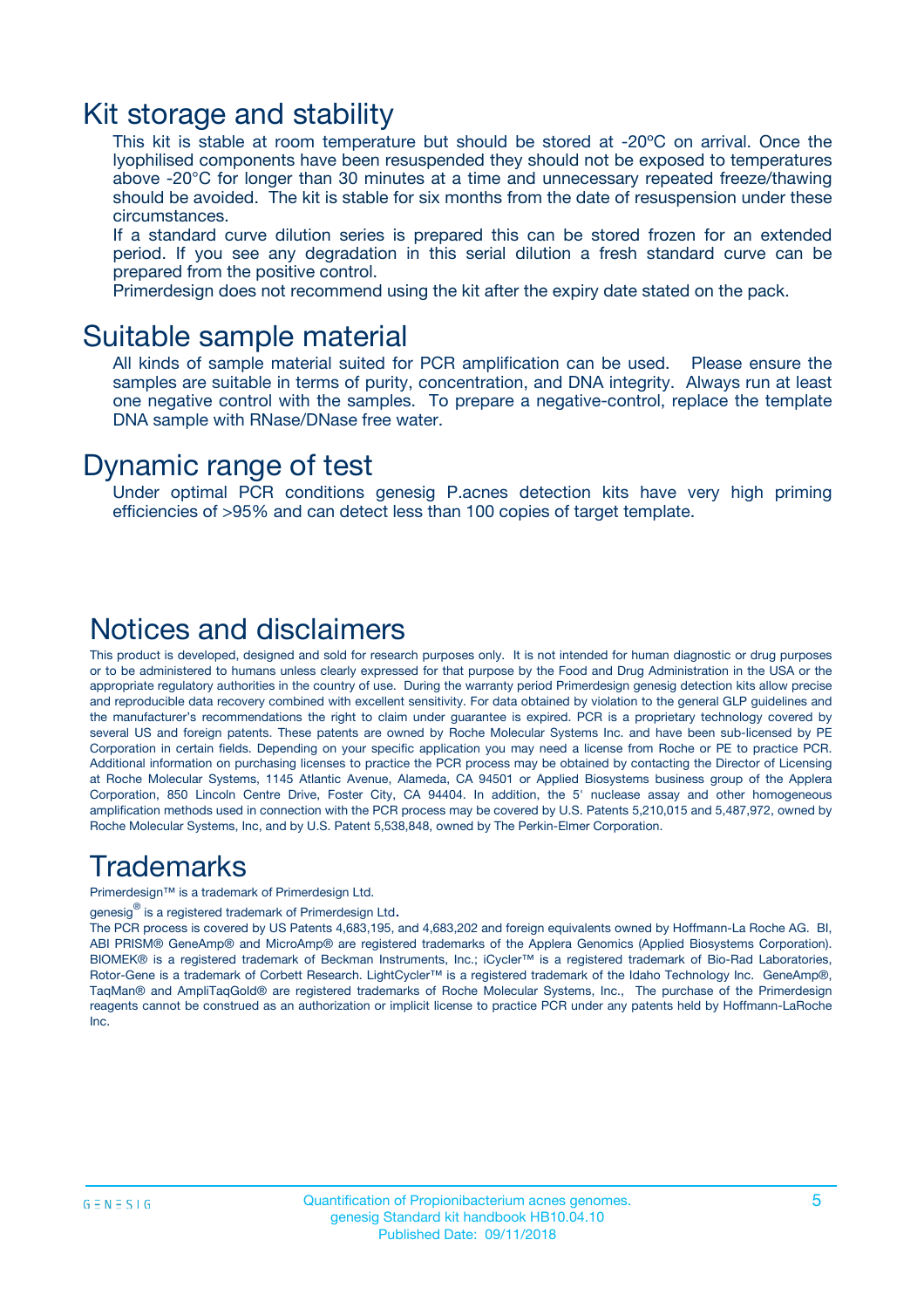# Principles of the test

#### **Real-time PCR**

A P.acnes specific primer and probe mix is provided and this can be detected through the FAM channel.

The primer and probe mix provided exploits the so-called TaqMan® principle. During PCR amplification, forward and reverse primers hybridize to the P.acnes DNA. A fluorogenic probe is included in the same reaction mixture which consists of a DNA probe labeled with a 5`-dye and a 3`-quencher. During PCR amplification, the probe is cleaved and the reporter dye and quencher are separated. The resulting increase in fluorescence can be detected on a range of qPCR platforms.

#### **Positive control**

For copy number determination and as a positive control for the PCR set up, the kit contains a positive control template. This can be used to generate a standard curve of P.acnes copy number / Cq value. Alternatively the positive control can be used at a single dilution where full quantitative analysis of the samples is not required. Each time the kit is used, at least one positive control reaction must be included in the run. A positive result indicates that the primers and probes for detecting the target P.acnes gene worked properly in that particular experimental scenario. If a negative result is obtained the test results are invalid and must be repeated. Care should be taken to ensure that the positive control does not contaminate any other kit component which would lead to false-positive results. This can be achieved by handling this component in a Post PCR environment. Care should also be taken to avoid cross-contamination of other samples when adding the positive control to the run. This can be avoided by sealing all other samples and negative controls before pipetting the positive control into the positive control well.

#### **Negative control**

To validate any positive findings a negative control reaction should be included every time the kit is used. For this reaction the RNase/DNase free water should be used instead of template. A negative result indicates that the reagents have not become contaminated while setting up the run.

P.acnes DNA is known to be highly prevalent within the air and environment generally and the negative control may therefore give a late positive signal due to environmental contamination. The interpretation of results section of this handbook gives guidance on how to interpret results where environmental contamination is evident.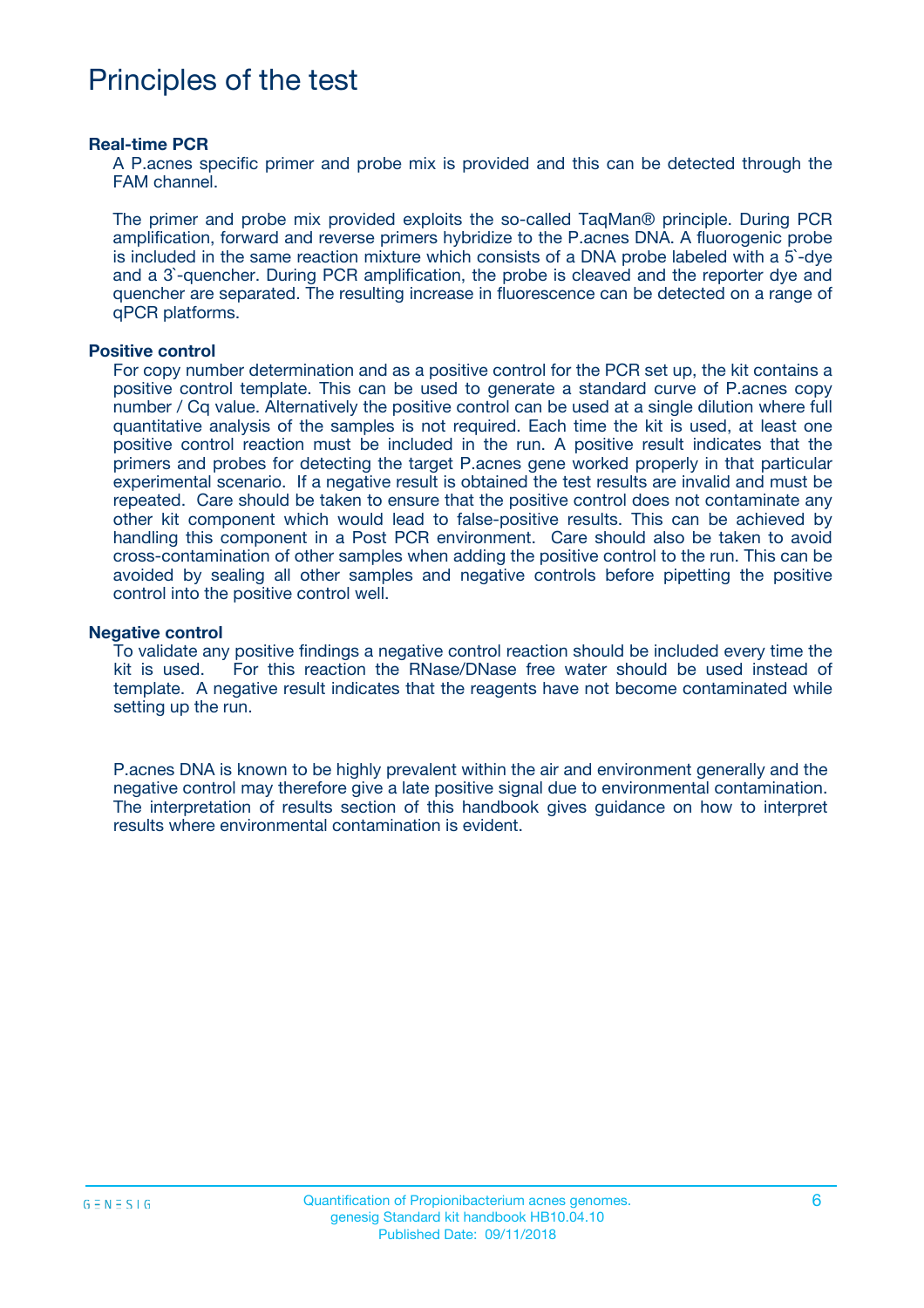## Resuspension protocol

To minimize the risk of contamination with foreign DNA, we recommend that all pipetting be performed in a PCR clean environment. Ideally this would be a designated PCR lab or PCR cabinet. Filter tips are recommended for all pipetting steps.

#### **1. Pulse-spin each tube in a centrifuge before opening.**

This will ensure lyophilised primer and probe mix is in the base of the tube and is not spilt upon opening the tube.

**2. Resuspend the kit components in the RNase/DNase free water supplied, according to the table below.**

To ensure complete resuspension, vortex each tube thoroughly.

| Component - resuspend in water   | Volume |
|----------------------------------|--------|
| <b>Pre-PCR pack</b>              |        |
| P.acnes primer/probe mix (BROWN) | 165 µl |

### **3. Resuspend the positive control template in the template preparation buffer supplied, according to the table below:**

To ensure complete resuspension, vortex the tube thoroughly.

| Component - resuspend in template preparation buffer | <b>Nolume</b> |
|------------------------------------------------------|---------------|
| <b>Post-PCR heat-sealed foil</b>                     |               |
| P.acnes Positive Control Template (RED) *            | 500 µl        |

\* This component contains high copy number template and is a VERY significant contamination risk. It must be opened and handled in a separate laboratory environment, away from the other components.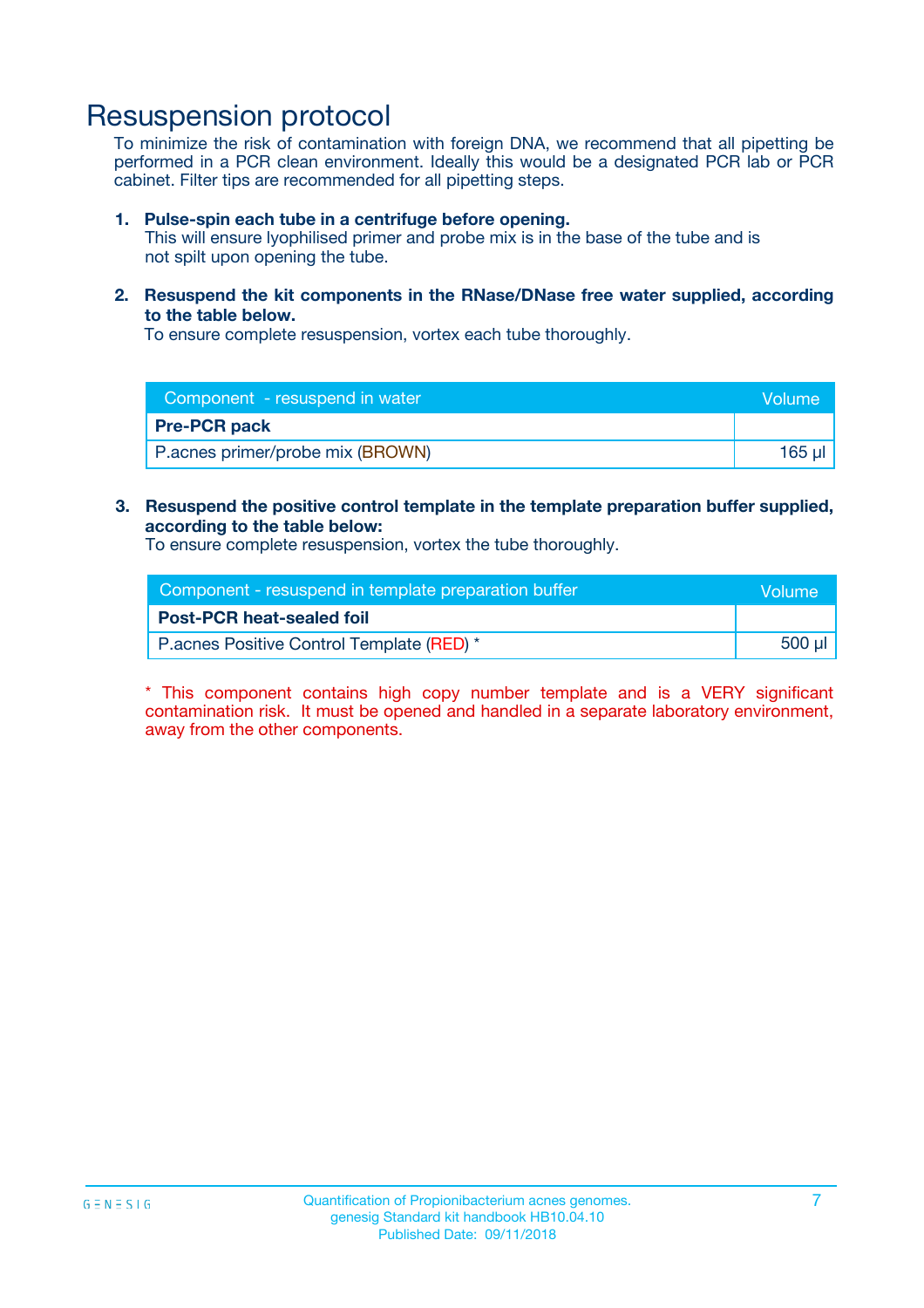# qPCR detection protocol

**1. For each DNA sample prepare a reaction mix according to the table below:** Include sufficient reactions for positive and negative controls.

| Component                                 | Volume          |
|-------------------------------------------|-----------------|
| oasig or PrecisionPLUS 2X qPCR Master Mix | 10 $\mu$        |
| P.acnes primer/probe mix (BROWN)          | 1 $\mu$         |
| <b>RNase/DNase free water (WHITE)</b>     | $4 \mu$         |
| <b>Final Volume</b>                       | 15 <sub>µ</sub> |

- **2. Pipette 15µl of this mix into each well according to your qPCR experimental plate set up.**
- **3. Prepare DNA templates for each of your samples.**
- **4. Pipette 5µl of DNA template into each well, according to your experimental plate set up.**

For negative control wells use 5µl of RNase/DNase free water. The final volume in each well is 20µl.

**5. If a standard curve is included for quantitative analysis, prepare a reaction mix according to the table below:**

| Component                                 | Volume          |
|-------------------------------------------|-----------------|
| oasig or PrecisionPLUS 2X qPCR Master Mix | 10 µl           |
| P.acnes primer/probe mix (BROWN)          | 1 µI            |
| <b>RNase/DNase free water (WHITE)</b>     | $4 \mu$         |
| <b>Final Volume</b>                       | 15 <sub>µ</sub> |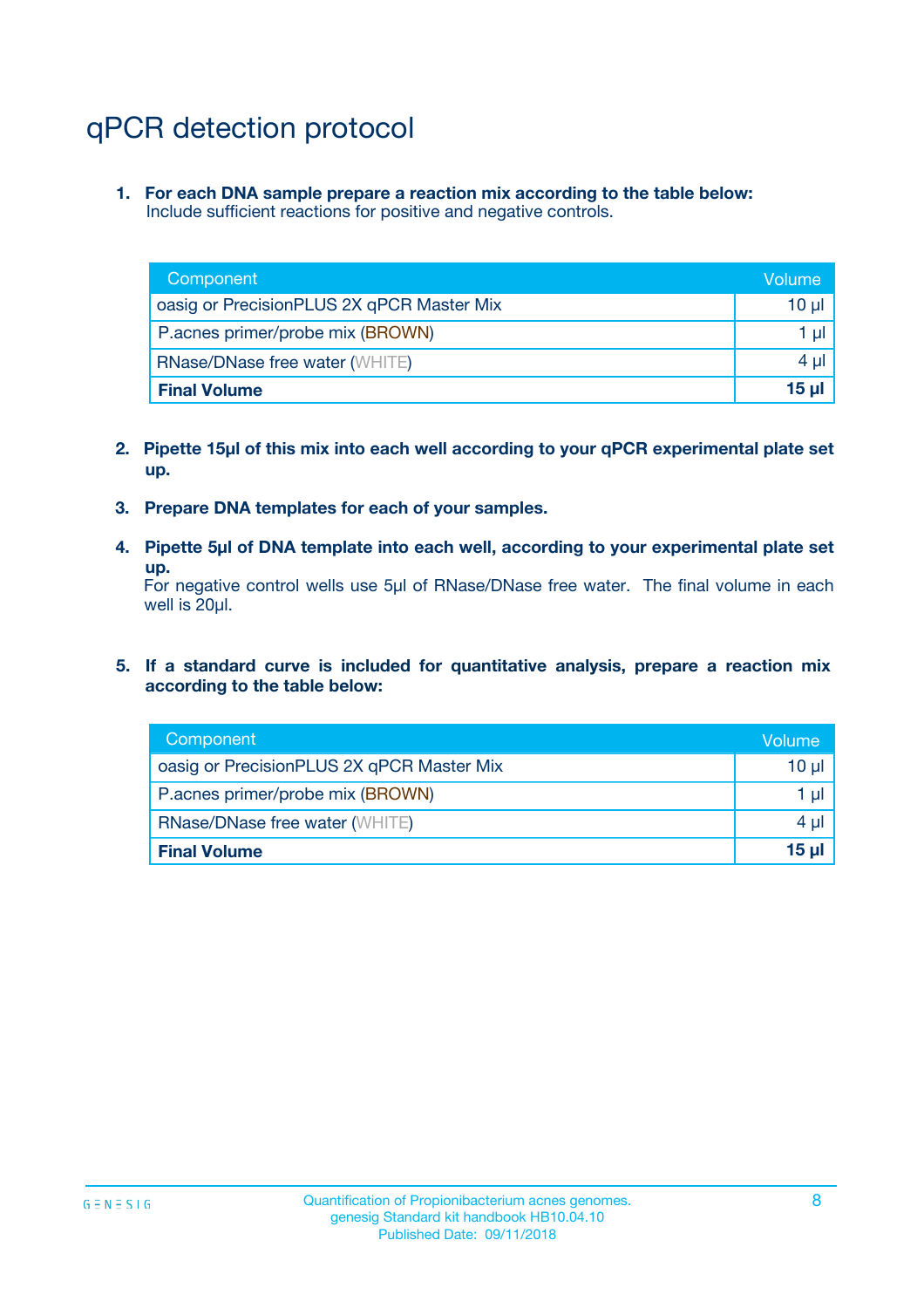### **6. Preparation of a standard curve dilution series.**

- 1) Pipette 90µl of template preparation buffer into 5 tubes and label 2-6
- 2) Pipette 10µl of Positive Control Template (RED) into tube 2
- 3) Vortex thoroughly
- 4) Change pipette tip and pipette 10µl from tube 2 into tube 3
- 5) Vortex thoroughly

Repeat steps 4 and 5 to complete the dilution series

| <b>Standard Curve</b>         | <b>Copy Number</b>     |
|-------------------------------|------------------------|
| Tube 1 Positive control (RED) | $2 \times 10^5$ per µl |
| Tube 2                        | $2 \times 10^4$ per µl |
| Tube 3                        | $2 \times 10^3$ per µl |
| Tube 4                        | $2 \times 10^2$ per µl |
| Tube 5                        | 20 per µl              |
| Tube 6                        | $2$ per $\mu$          |

7. Pipette 5µl of standard template into each well for the standard curve according to your experimental plate set up.

The final volume in each well is 20µl.

# qPCR amplification protocol

Amplification conditions using oasig or PrecisionPLUS2X qPCR Master Mix.

| <b>Step</b> |                   | <b>Time</b>     | Temp    |
|-------------|-------------------|-----------------|---------|
|             | Enzyme activation | 2 min           | 95 °C   |
| Cycling x50 | Denaturation      | 10 <sub>s</sub> | 95 $°C$ |
|             | DATA COLLECTION * | 60 s            | 60 °C   |

\* Fluorogenic data should be collected during this step through the FAM channel